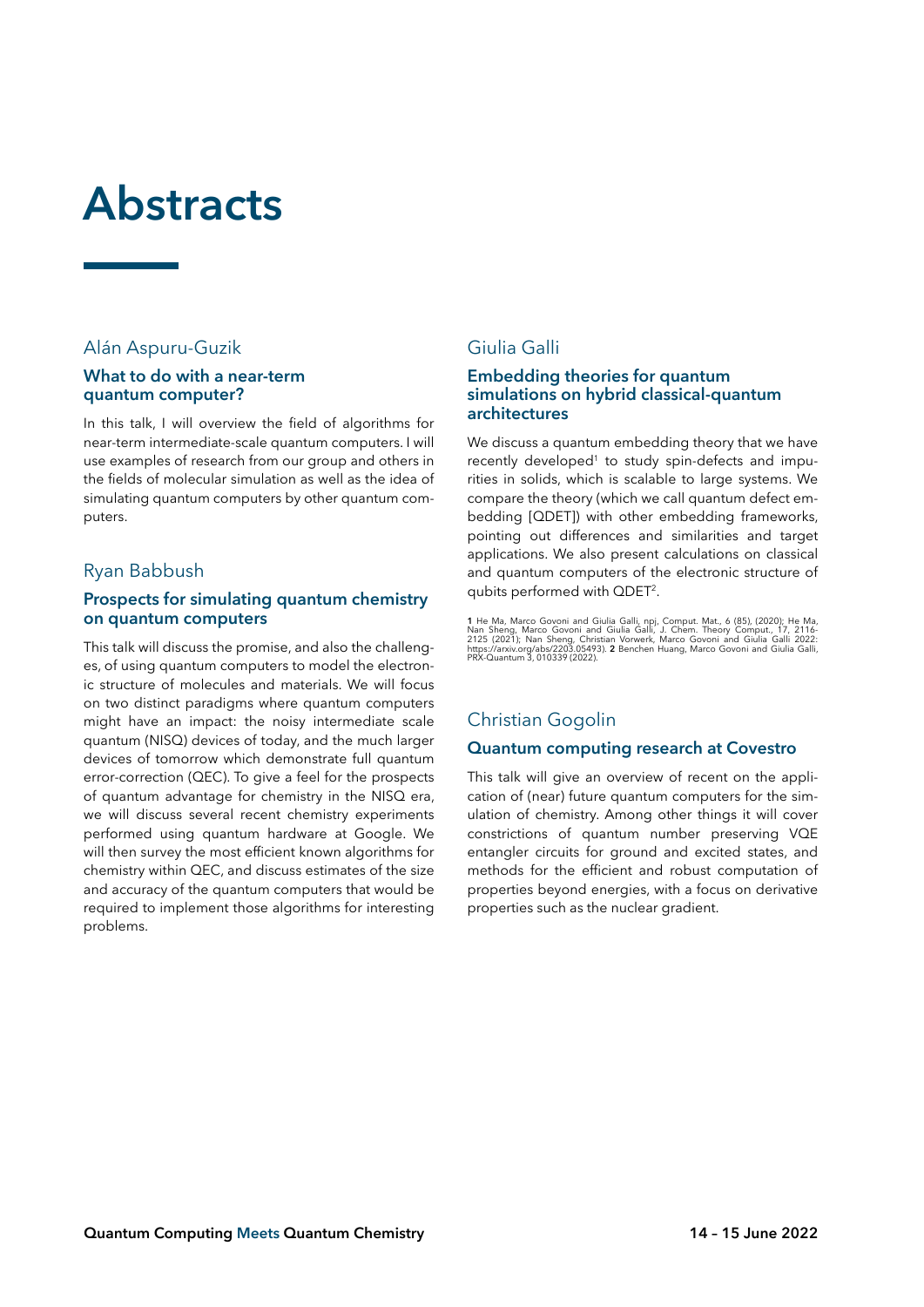

# Martin Head-Gordon

#### **Nonorthogonal configuration interaction for strong electron correlations: General considerations and a nonorthogonal quantum eigensolver**

Strong correlation is typically treated using a single set of molecular orbitals. However, the less common alternative of using multiple sets of orbitals, leading to non-orthogonal configuration interaction (NOCI) offers interesting advantages. For instance, each set of orbitals can describe a physically well-defined contributions to the wavefunction, such as ionic versus covalent determinants. This physical advantage also leads to some numerical advantages, in the form of fewer important determinants, and a more compact representation of the wavefunction. After discussing these considerations with examples, I will then address the question of how these advantages might be realized on a quantum device – leading to a proposal and preliminary results for a non-orthogonal quantum eigensolver<sup>1</sup>.

1 "Say NO to Optimization: A Non-Orthogonal Quantum Eigensolver", Unpil Baek,<br>Diptarka Hait, James Shee, Oskar Leimkuhler, William J. Huggins, Torin F. Stetina, Martin<br>Head-Gordon, and K. Birgitta Whaley, submitted (May, 2

#### Michael Marthaler

#### **Simulating open quantum systems with quantum computers**

From electron transport to light-matter interaction, considering quantum mechanical systems including their environment can often be off substantial interest or even strictly necessary. When trying to solve problem involving open quantum system on conventional computers it is necessary to solve the master equation for the density matrix instead of the Schrödinger equation for the wave function. This squares the already exponentially large state of a quantum mechanical problem and makes it therefore even more challenging. Solving quantum mechanical problems is one of the most obvious use cases for quantum computers. But it is interesting to note that the current generation of NISQ computers are intrinsically open quantum systems. In this presentation we

will discuss in how far it is possible to map interesting open quantum system to NISQ devices and include the fact that qubits are open quantum systems themselves as part of the mapping. Additional we discuss relatively common problems in ab-initio simulation which can in fact be mapped onto an open quantum system.

# Kristel Michielsen

#### **Emulation of quantum computation of molecular energies using VQE on high-performance computers**

The variational quantum eigensolver (VQE) is a hybrid quantum-classical algorithm designed for current and near-term gate-based quantum computing devices. The quantum part of the algorithm involves the computation of the energy expectation value and the classical part involves a classical optimization algorithm.

We present and analyze large-scale simulation results of VQE to calculate the ground state energy of small molecules using the massively parallel Jülich Universal Quantum Computer Simulator (JUQCS), which is emulating the operation of an ideal pen-and-paper gatebased quantum computer on a digital (super)computer. We compare the runtime of the standard version of VQE for solving the ground state of molecules on the emulated ideal QC on a digital supercomputer and on a supposedly perfectly functioning real gate-based quantum computer.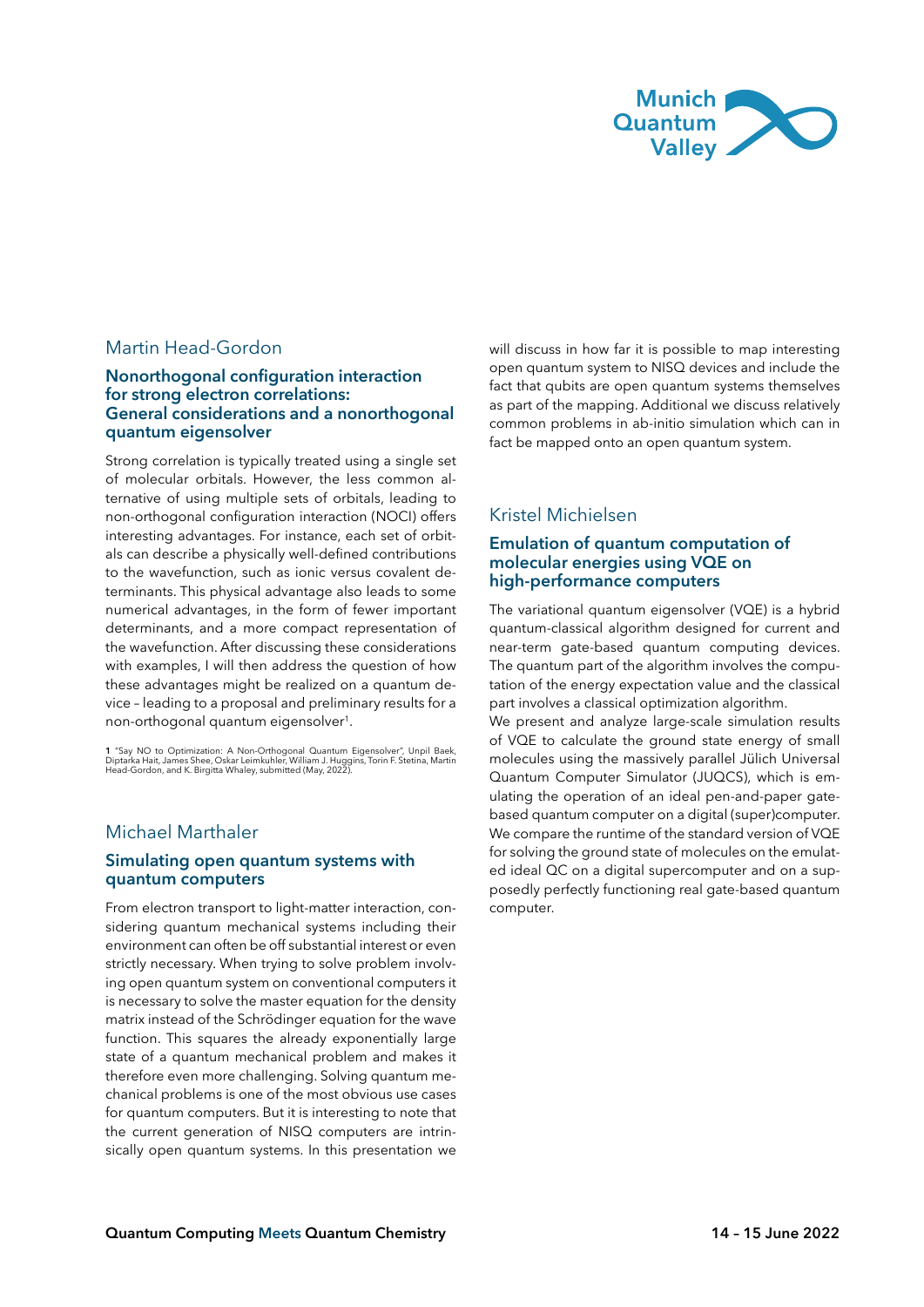

## Mario Motta

#### **Tackling the electronic structure problem on near-term quantum devices: algorithmic improvements and error mitigation techniques**

The electronic structure (ES) problem is an important application for a quantum computer, and recent years have witnessed the emergence of the first quantum algorithms for ES simulations<sup>1</sup>. Notwithstanding this progress, due to the immaturity of contemporary quantum computation platforms, so far quantum ES simulations have only provided conceptually interesting results. Progress in increasing the relevancy of quantum ES simulations requires the concerted development of algorithms tailored for contemporary quantum devices, and error mitigation techniques. This contribution will describe examples of both methodologies.

A challenge in quantum ES simulations is the high cost of performing Trotter steps of time evolution and measuring the Hamiltonian. The complexity of such operations can be reduced using two-step low-rank factorizations of the Hamiltonian, accompanied by truncation of small terms<sup>2</sup>. As an application, we will examine the combination3 of low-rank factorizations with quantum filter diagonalization (QFD). The combination of lowrank factorizations and QDF requires reasonably short circuit depths and modest measurement cost, and can provide accurate predictions for low-lying eigenvalues, when circuit reduction and post-selection error mitigation strategies are deployed.

Another challenge in quantum ES simulations is the presence of dynamical electronic correlation. As an example of a strategy to treat dynamical electronic correlation on contemporary quantum devices, we will examine the integration of quantum ES algorithms in the workflow of N-electron valence perturbation theory (NEVPT2)4. As an application, we will examine the relative stability of OH- and OH. The quantum elevation of NEVPT2 correctly predicts OH- to be more stable than OH, if basis sets with diffuse orbitals are employed.

# Markus Reiher

#### **Prospects of Quantum Computing in Chemistry**

Although some problems in the molecular sciences, which is governed by the dynamics of electrons and atomic nuclei, can be adequately addressed by classical mechanics, many demand an explicit quantum mechanical description. In such quantum problems, the representation of wave functions grows exponentially with system size and therefore should naturally benefit from quantum computation on a number of logical qubits, which scales only linearly with system size. In this talk, I will elaborate on the potential benefits of quantum computing for molecular systems.

<sup>1</sup> B. Bauer et al, Chem. Rev. 120, 12685-12717 (2020); **2** M. Motta et al, npj Quantum<br>Inf. 7, 83 (2021); 3 J. Cohn, M. Motta and R. Parrish, PRX Quantum 2, 040352 (2021);<br>**4** A. Tammaro, D. E. Galli, J. Rice and M. Motta,